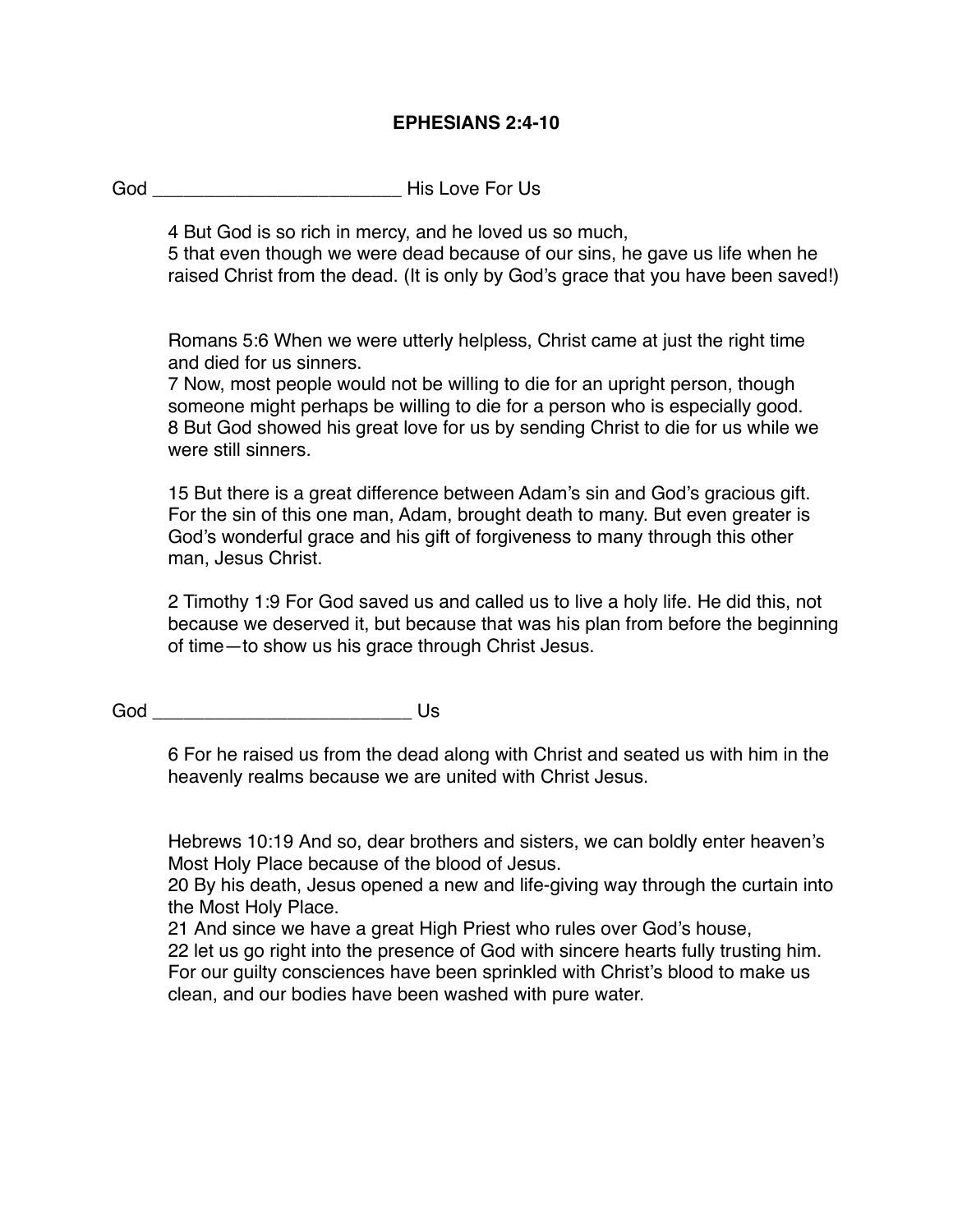7 So God can point to us in all future ages as examples of the incredible wealth of his grace and kindness toward us, as shown in all he has done for us who are united with Christ Jesus.

Romans 2:4 Don't you see how wonderfully kind, tolerant, and patient God is with you? Does this mean nothing to you? Can't you see that his kindness is intended to turn you from your sin?

Titus 3:4 But—When God our Savior revealed his kindness and love,

5 he saved us, not because of the righteous things we had done, but because of his mercy. He washed away our sins, giving us a new birth and new life through the Holy Spirit.

6 He generously poured out the Spirit upon us through Jesus Christ our Savior. 7 Because of his grace he declared us righteous and gave us confidence that we will inherit eternal life.

God God **Guide Communist Communist Communist Communist Communist Communist Communist Communist Communist Communist Communist Communist Communist Communist Communist Communist Communist Communist Communist Communist Communi** 

8 God saved you by his grace when you believed. And you can't take credit for this; it is a gift from God.

9 Salvation is not a reward for the good things we have done, so none of us can boast about it.

John 3:14 And as Moses lifted up the bronze snake on a pole in the wilderness, so the Son of Man must be lifted up,

15 so that everyone who believes in him will have eternal life.

16 "For this is how God loved the world: He gave his one and only Son, so that everyone who believes in him will not perish but have eternal life.

17 God sent his Son into the world not to judge the world, but to save the world through him.

18 "There is no judgment against anyone who believes in him. But anyone who does not believe in him has already been judged for not believing in God's one and only Son.

19 And the judgment is based on this fact: God's light came into the world, but people loved the darkness more than the light, for their actions were evil.

20 All who do evil hate the light and refuse to go near it for fear their sins will be exposed.

21 But those who do what is right come to the light so others can see that they are doing what God wants."